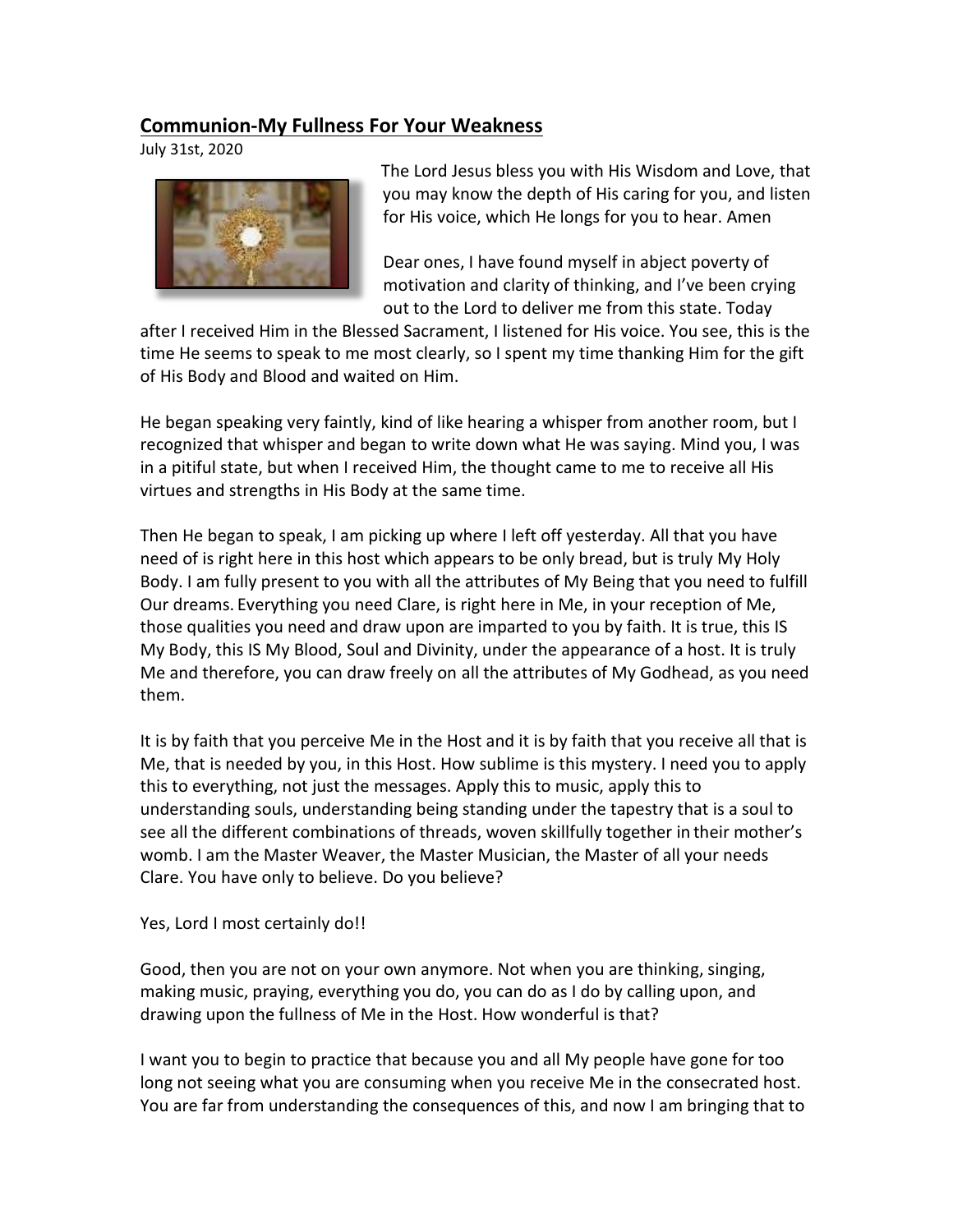a close. I will illuminate you daily by receiving Me in complete trust that I am imparting to you the wholeness you lack for your life's work.

Satan has hidden from men, the very nature of the consecrated Host, however when he sends his servants to steal the host, he is well aware of what he is doing and what he intends to do to Me. He knows, but has blocked the knowledge of this by clever lies, causing men to lose this most valuable sacrament. Now it is time to restore this to My people. You have seen it, there is a movement of Evangelicals returning to the early church and seeking ordination.

Why? Because My Spirit has moved in their hearts telling them consistently, "There is much more." And so, they have gone on a quest to find that, and are finding it in the Orthodox and Latin churches. Although the corruption is rampant, they have connected with the pure stream and are learning the great mysteries of old, the sacred practices stemming from the time of the apostles.

For two thousand years, so much has been stripped, but so much is being restored to those who feel the need to go deeper into the faith and discover what has been removed. In this day, in this hour many are searching. I have called you and Ezekiel to be a bridge into the true faith I established in 33 AD. I have called you to remove the myths and lies that surround My Church, and to mine the gold of truth, deeply to bring forth the Remnant. This is not an easy task because so many lies surround My Church, and evil men have for the most part, taken over and forced the true church to go underground.

The teachings I have given you, have been to clarify the true function of the great cloud, the Sacraments, the power of confession and most of all Beloved, the demonstration of power, that I live in you, through reception of My Body and Blood.     

I know how you have been struggling to get back to music, and as you continue to count on Me to empower you through the Eucharist, you will blossom. Do you trust Me Clare?

Jesus, You I trust, it is me that I don't trust.   

Do you believe I can overcome all the opposition that has been sent against you?

Most definitely Lord, I believe that.

Good. Then let us get to work and move out of the mire you've been in, let us return to the joy of creating together, as you count on Me to accomplish this, not on yourself. I am most serious about this. I know how you feel, I know how you feel physically, but I say to you, "Do it anyway…in faith, that I living in you can conquer this mountain before you." Remember what I have told you, if you have faith like a mustard seed, you may say to this mountain, "Be Removed!!!" And it shall be done to you.